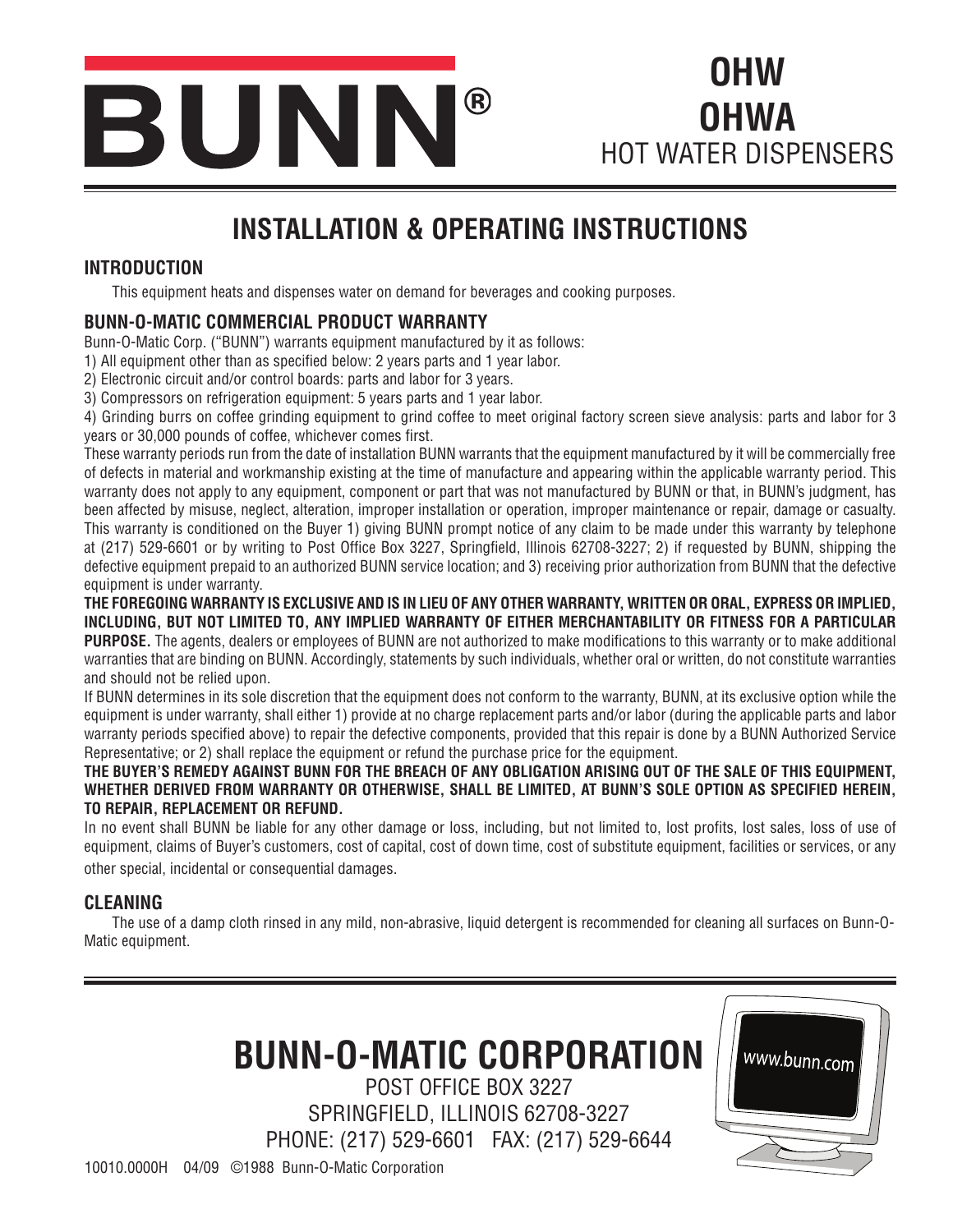# **USER NOTICES**

The notices on this dispenser should be kept in good condition. Replace unreadable or damaged labels.



37881.0002

### **CE REQUIREMENTS**

- This appliance must be installed in locations where it can be overseen by trained personnel.
- For proper operation, this appliance must be installed where the temperature is between 5°C to 35°C.
- Appliance shall not be tilted more than 10° for safe operation.
- An electrician must provide electrical service as specified in conformance with all local and national codes.
- This appliance must not be cleaned by water jet.
- This appliance is not intended for use by persons (including children) with reduced physical, sensory or mental capabilities, or lack of experience and knowledge, unless they have been given instructions concerning use of this appliance by a person responsible for its safety.
- Children should be supervised to ensure they do not play with the appliance.
- If the power cord is ever damaged, it must be replaced by the manufacturer or authorized service personnel with a special cord available from the manufacturer or its authorized service personnel in order to avoid a hazard.